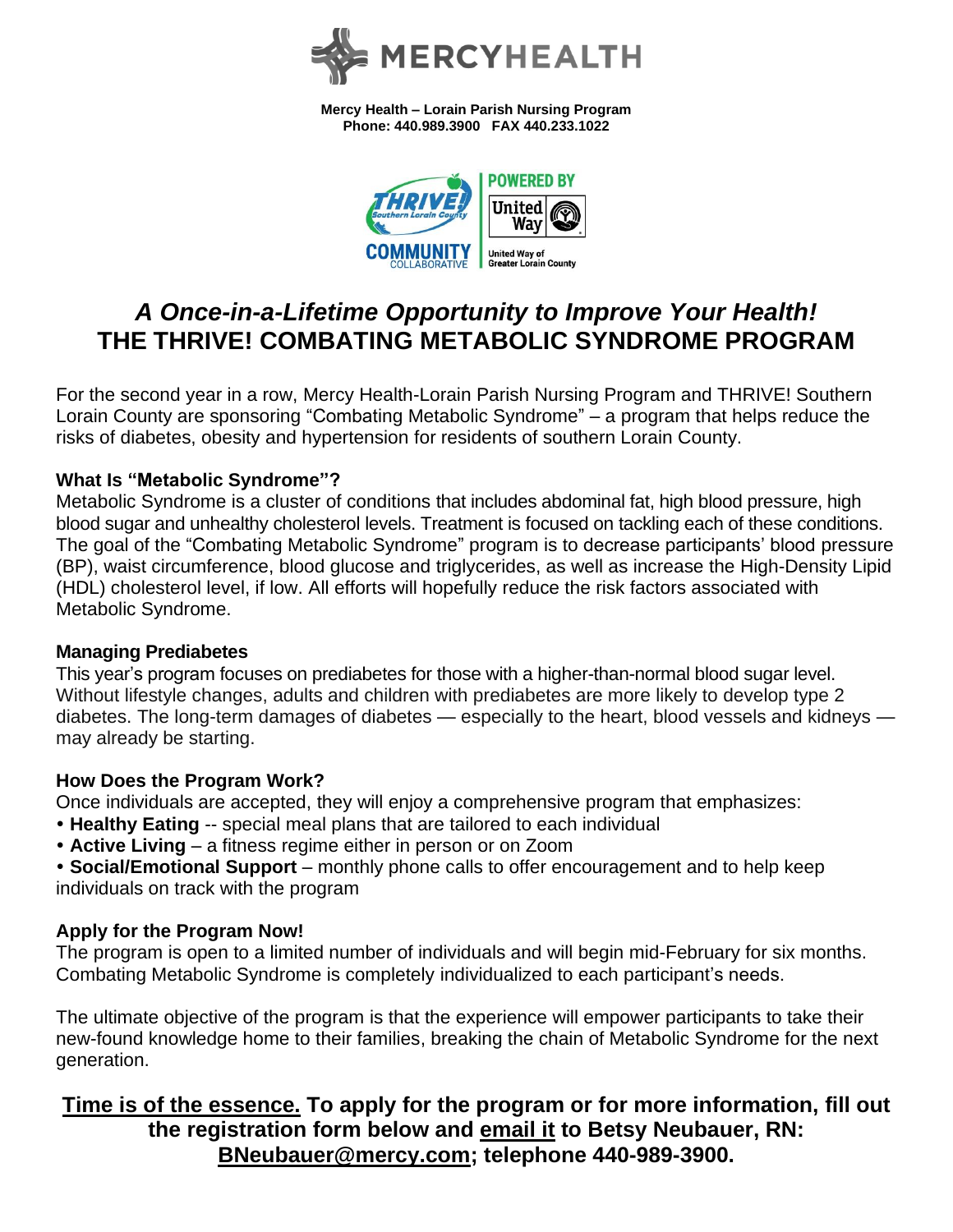

**Mercy Health – Lorain Parish Nursing Program Phone: 440.989.3900 FAX 440.233.1022**

## **THRIVE! Combating Metabolic Syndrome Application and Registration Form**

The purpose of this program is to support our local communities to know, manage, and improve the metrics that impact chronic diseases. All are welcome regardless of preexisting health conditions. Due to limited capacity, we are searching for participants who will commit to this 7-month program. We ask that as an applicant you will commit to the timeline and requirements of this program. Please check with your health care provider before beginning any new exercise or lifestyle change. **PLEASE PRINT.** THANK YOU FOR YOUR PARTICIPATION AND CONSIDERATION

## **PLEASE COMPLETE:**

| Your family background is? (Circle)                                                                                                                       |                 |       |                                                                  |                   |                                               |                                       |
|-----------------------------------------------------------------------------------------------------------------------------------------------------------|-----------------|-------|------------------------------------------------------------------|-------------------|-----------------------------------------------|---------------------------------------|
| <b>African American</b>                                                                                                                                   | <b>Hispanic</b> | White |                                                                  | Native Am. Indian | Asian                                         | Other                                 |
|                                                                                                                                                           |                 |       |                                                                  |                   |                                               | <b>PERSONAL PHYSICIAN (PCP):</b>      |
|                                                                                                                                                           |                 |       |                                                                  | Name:             |                                               |                                       |
|                                                                                                                                                           |                 |       |                                                                  | City:             |                                               |                                       |
|                                                                                                                                                           |                 |       |                                                                  |                   | <b>Chronic Diseases you</b>                   | <b>MEDICATIONS: Check illnesses /</b> |
| Telephone:                                                                                                                                                |                 |       |                                                                  | $\Box$            | are taking medication for:<br><b>Diabetes</b> | <b>O</b> Heart                        |
|                                                                                                                                                           |                 |       |                                                                  |                   |                                               | High Blood Pressure   Arthritis       |
| Date-of-Birth: __________________________________                                                                                                         |                 |       | Male Female                                                      |                   | Cholesterol                                   | Other                                 |
|                                                                                                                                                           |                 |       |                                                                  |                   |                                               |                                       |
| Weight ____________  Height _________________                                                                                                             |                 |       |                                                                  |                   |                                               |                                       |
| What would be required of you if you are selected in the THRIVE! Combating Metabolic Syndrome<br>Program?                                                 |                 |       |                                                                  |                   |                                               |                                       |
| Program Period - February 2022 - July 2022 - Initial Lab Screening / Education<br>Monthly Educational Zoom Meetings<br>One-on-One Coaching Telephone Call |                 |       | - Lab Screening January and May<br>- Fitness / Exercise Tracking |                   |                                               |                                       |
| Why should we select you as a participant in THRIVE! Combating Metabolic Syndrome?                                                                        |                 |       |                                                                  |                   |                                               |                                       |

Please write a brief explanation- a paragraph will suffice- as to why you should be selected for our program.